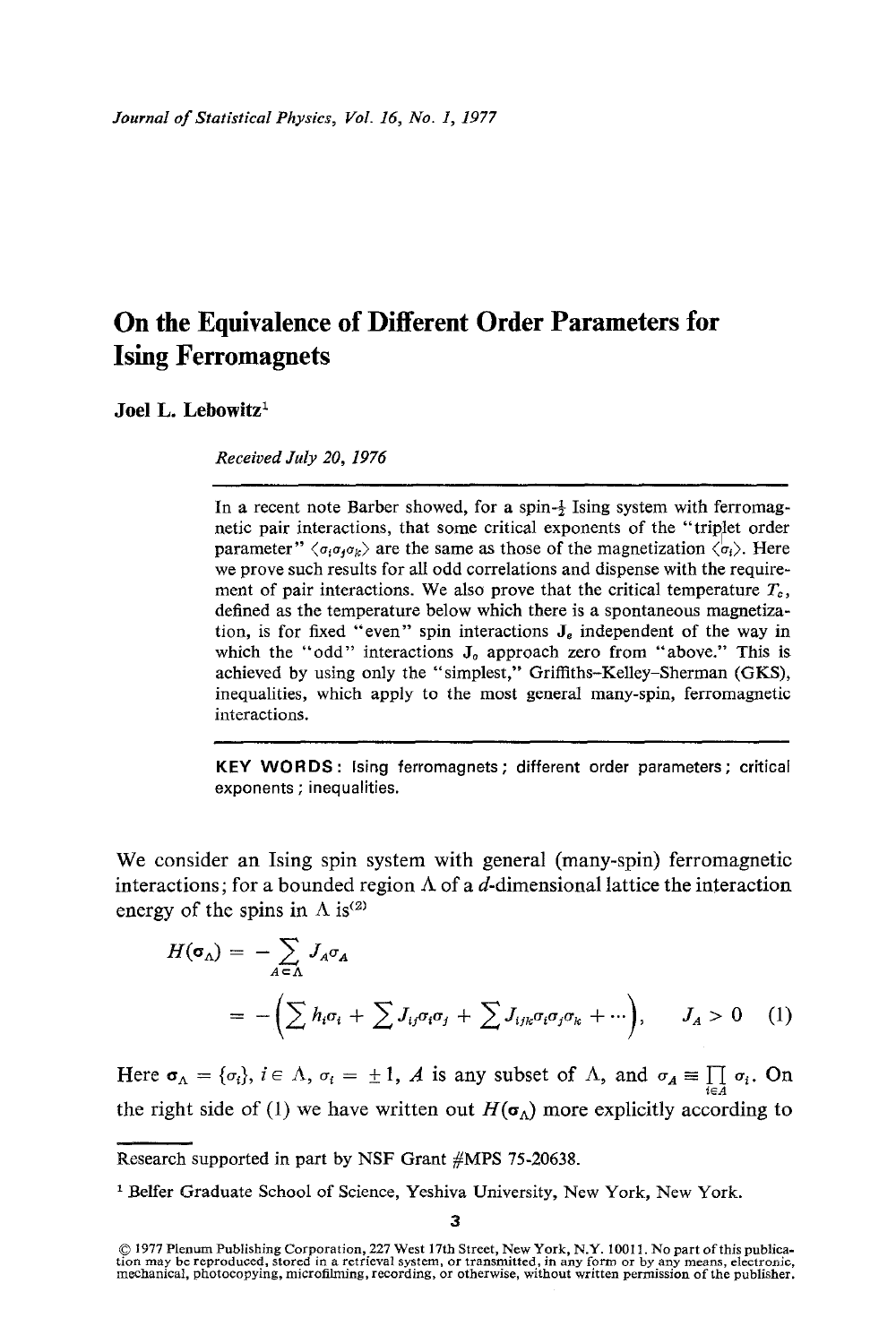the number of sites  $|A|$  in the set A and we have used the standard notation  $h_i$ , the magnetic field at the site i, for the one-body interaction  $J_A$ ,  $|A| = 1$ .

When  $J_A \geq 0$  for all A--"positive" ferromagnetic case---the expectation values of the spins at temperature  $T = \beta^{-1}$ ,

$$
\langle \sigma_A \rangle = Z^{-1} \operatorname{Tr} \{ \sigma_A \exp[-\beta H(\sigma_A)] \}
$$
  
=  $\partial (\ln Z) / \partial (\beta J_A); \qquad Z = \operatorname{Tr} \{ \exp[-\beta H(\sigma_A)] \}$  (2)

satisfy the Griffiths-Kelley-Sherman (GKS) inequalities $(2,3)$ 

$$
\langle \sigma_A \sigma_B \rangle - \langle \sigma_A \rangle \langle \sigma_B \rangle = \partial \langle \sigma_A \rangle / \partial (\beta J_B) \geq 0, \quad J_C \geq 0 \quad \text{all } C \tag{3}
$$

It follows from (3) that if there exist some strictly positive interactions  $J_B > 0$  which "connect" all sites *i* in some set E such that these interactions *alone* would make the average of  $\sigma_E$  strictly positive at finite temperatures, then

$$
\langle \sigma_E \rangle \geqslant K_E > 0 \tag{4}
$$

where  $K_E$  can be taken independent of T for all temperatures  $T \leq T_0 \leq \infty$ . We shall assume from now on that this is true for all sets  $E$ ,  $|E|$  even. As an example, let E consist of the sites k and l and assume that  $J_{ii} = J > 0$  for nearest-neighbor sites  $i$  and  $j$ . Then

$$
\langle \sigma_k \sigma_l \rangle \geqslant [tanh(\beta J)]^{|k-l|} \tag{5}
$$

where  $|k - l|$  is the length of the shortest "path" connecting k and l. The right side of (5) is simply the expectation value of  $\langle \sigma_k \sigma_l \rangle$  when the only interactions are the nearest-neighbor ones along the path from  $k$  to  $l$ .

Suppose now that we adjoin to the set  $E$  another site  $i$ . We then have from (3) that

$$
\langle \sigma_i \sigma_E \rangle \geqslant \langle \sigma_i \rangle \langle \sigma_E \rangle \tag{6}
$$

$$
\langle \sigma_i \rangle = \langle \sigma_i \sigma_E \sigma_E \rangle \geqslant \langle \sigma_i \sigma_E \rangle \langle \sigma_E \rangle \tag{7}
$$

where we have used the fact that  $\sigma_E \sigma_E = 1$ . Using (4), we then have

$$
K_{E}\langle \sigma_{i}\rangle \leqslant \langle \sigma_{i}\sigma_{E}\rangle \leqslant K_{E}^{-1}\langle \sigma_{i}\rangle \tag{8}
$$

which is our basic inequality.

We shall now use (8) to obtain information about critical exponents of "odd"-order parameters, e.g., the triplet  $\langle \sigma_1 \sigma_2 \sigma_3 \rangle$  considered by Wood and Griffiths,  $(4)$  Baxter,  $(5)$  and Barber.  $(1)$  To do this we assume that the interactions are translation invariant,  $J_A = J_{A+x}$ , where  $A + x$  is the set A translated by a lattice vector x, i.e.,  $h_i = h$ ,  $J_{ij} = J^{(2)}(i - j)$ , etc. Equation (1) now assumes the form

$$
H(\sigma_{\Lambda}, \mathbf{J}, b_{\alpha}) = \sum_{B \supset \{0\}} \sum_{x} J_B \sigma_{B+x}, \qquad J_B \geq 0 \tag{1'}
$$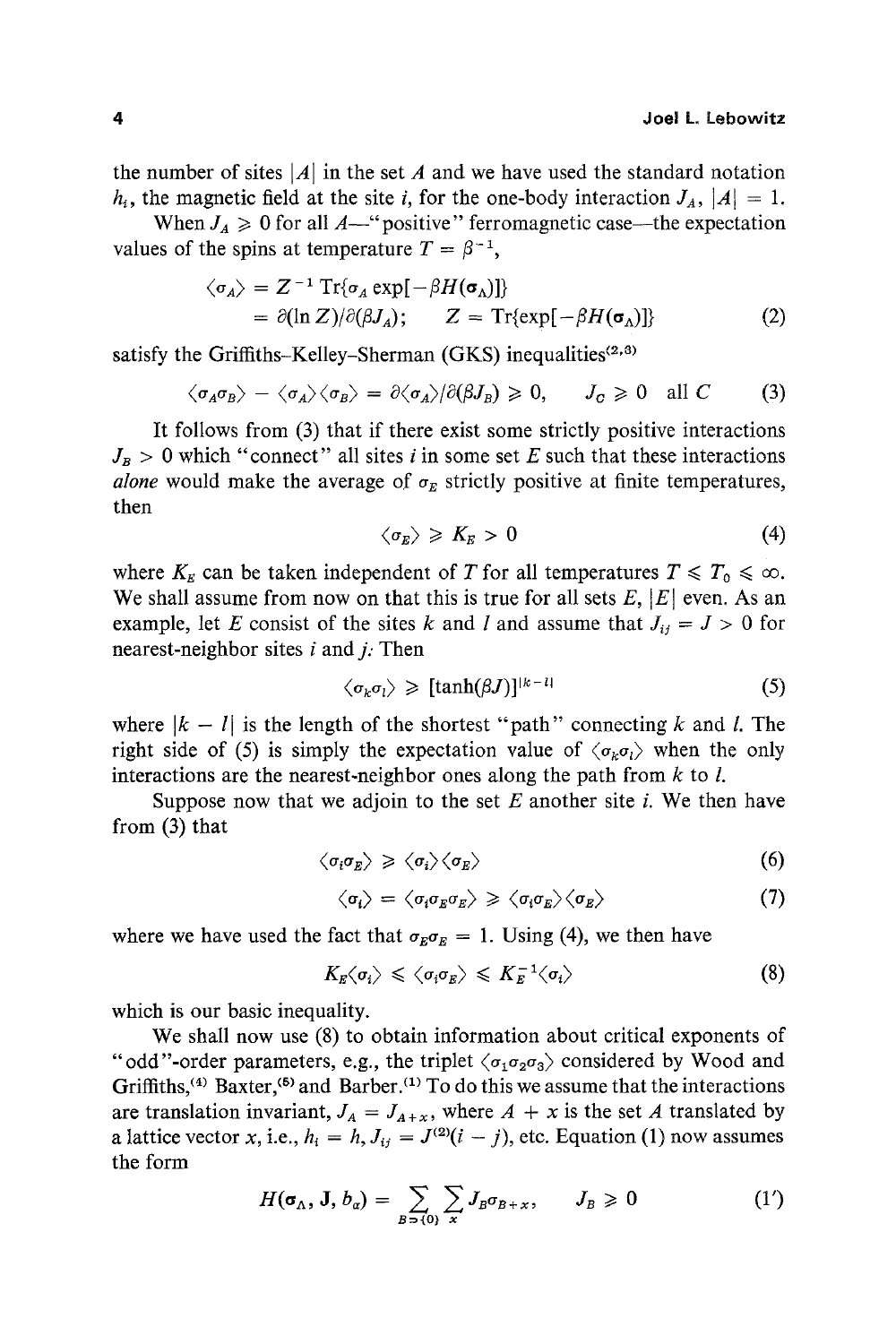#### **Equivalence of Different Order Parameters 5**

where  $\{0\}$  designates the origin and the sum over x goes over all x such that  ${B + x} \cap \Lambda$  is not empty, i.e., at least some of the sites in the set  $B + x$  are in A. When not all sites of  $B + x$  are in  $\Lambda$ ,  $\sigma_{B+x} = \prod \sigma_i \prod \sigma_i$ ,  $i \in \{B + x\} \cap$  $\Lambda$ ,  $j \in \{B + x\} \cap \Lambda^c$ , then we *either* set  $\sigma_i = 0$  or  $\sigma_i = 1$  for all  $j \notin \Lambda$ . These correspond, respectively, to zero and + boundary conditions,  $b_{\alpha} = b_0$  or  $b_{\alpha} = b_{+}$ .<sup>(2,6)</sup> We also assume that there is a "cutoff" in the range of the interactions<sup>(2)</sup> so that we can let the region  $\Lambda$  increase to the whole lattice, i.e., take the thermodynamic limit, in a simple way.

It follows from the GKS inequalities that for  $J > 0$  the infinite-volume limit,  $\Lambda \to \infty$ , of the correlation functions  $\langle \sigma_A \rangle (\beta, \mathbf{J}; b_\alpha, \Lambda)$  exist and are translation invariant.<sup>(2,6)</sup> We shall denote these limits by  $\langle \sigma_A \rangle (\beta, J; b_\alpha)$ ,  $\alpha = 0$ or +, corresponding to  $b_0$  or  $b_+$  boundary conditions (b.c.). They are, by (8), monotone functions of **J**, for **J** > 0. In particular,  $\langle \sigma_i \rangle (\beta, \mathbf{J}; b_\alpha) = m(\beta, \mathbf{J}; b_\alpha)$ is the magnetization per site. Letting  $J = (J_0, J_0)$  for "odd" and "even" interactions, then

$$
\langle \sigma_A \rangle (\beta, \mathbf{J}_o, \mathbf{J}_e; b_\alpha) = (-1)^{|A|} \langle \sigma_A \rangle (\beta, -\mathbf{J}_o, \mathbf{J}_e; b_\alpha')
$$
 (9)

where  $b_0' = b_0, b_+' = b_-$ , "minus" b.c.

We now consider the behavior of the odd correlation functions in the limit in which all the odd interactions  $J_0 \rightarrow 0$  while  $J_e$  remains fixed, e.g., in the simplest case in which  $J_0 = h$  we wish to know the behavior of  $\langle \sigma_A \rangle (\beta, h; b_\alpha)$  as  $h \rightarrow 0+$ . To answer this question we state the following lemmas, whose proofs follow from arguments similar to those used in the proofs of Lemmas 1 and 3 in Ref. 6.

**Lemma 1.** Let  $J' \ge 0$ ; then

$$
\lim_{\mathbf{J}' \nearrow \mathbf{J}} \langle \sigma_A \rangle (\beta, \mathbf{J}'; b_0) = \langle \sigma_A \rangle (\beta, \mathbf{J}; b_0)
$$
 (10)

and

$$
\lim_{\mathbf{J}'\searrow\mathbf{J}}\langle\sigma_{A}\rangle(\beta,\mathbf{J};b_{+})=\langle\sigma_{A}\rangle(\beta,\mathbf{J};b_{+})
$$
\n(11)

**Lemma 2.** Let  $J' = (J_{B}', \hat{J}), J_{B}' > 0, \hat{J} \ge 0$ ; then

$$
\langle \sigma_B \rangle (\beta, J_B, \mathbf{\hat{J}}; b_0) = \lim_{\mathbf{J}_B / \mathcal{J}_B} (\partial \psi / \partial J_B') (\beta, J_B', \mathbf{\hat{J}})
$$
  
= 
$$
\lim_{\mathbf{J}_B / \mathcal{J}_B} \langle \sigma_B \rangle (\beta, J_B', \mathbf{\hat{J}}; b_+), \qquad J_B > 0 \tag{12}
$$

and

$$
\langle \sigma_B \rangle (\beta, J_B, \mathbf{J}; b_+) = \lim_{\mathbf{J}_B \cap \mathbf{J}_B} (\partial \psi / \partial J_B') (\beta, J_B', \mathbf{\hat{J}})
$$
  
= 
$$
\lim_{\mathbf{J}_B \cap \mathbf{J}_B} \langle \sigma_B \rangle (\beta, J_B', \mathbf{\hat{J}}; b_0), \qquad J_B \geq 0
$$
 (13)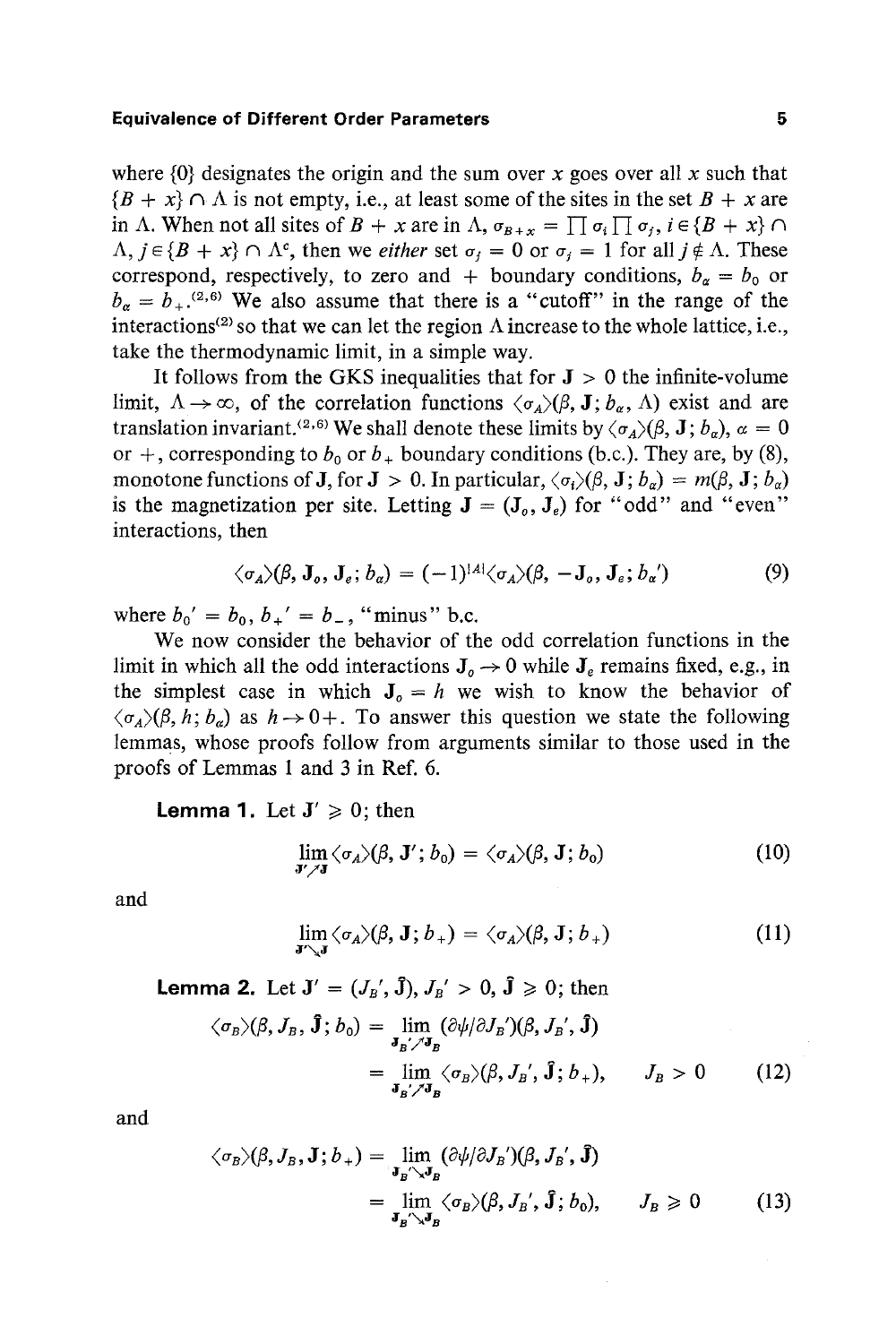where  $\psi(\beta, J) = \beta^{-1} \lim_{\Delta \to \infty} \ln Z / |\Lambda|$  is the free energy per site in the thermodynamic limit, which is independent of boundary conditions.<sup>(2)</sup>

By convexity the right and left derivatives of  $\psi$  exist and coincide for almost all values of  $J_B$  (the exceptions being denumerable). At these values of  $J_B$  we also have that

$$
\partial \psi(\beta, J_B, \mathbf{\hat{J}})/\partial J_B = \lim_{\Delta \to \infty} |\Lambda|^{-1} \sum_{\mathbf{x}} \langle \sigma_{B+x} \rangle(\beta, J_B, \mathbf{\hat{J}}; b_{\Delta}, \Lambda)
$$
  

$$
\equiv \langle \bar{\sigma}_B \rangle(\beta, J_B, \mathbf{\hat{J}}; b)
$$
(14)

where the sum over x is as in (1') with  ${b<sub>A</sub>} = b$  a general set of boundary conditions<sup>(6,8)</sup> (corresponding to an arbitrary specification of  $\sigma_j$  for  $j \notin \Lambda$ ), not just  $b_0$  or  $b_+$ . At values of  $J_B$  where  $\partial \psi(\beta, J_B, \mathbf{\hat{J}})/\partial J_B$  does not exist, we still have that  $\langle \bar{\sigma}_R \rangle$  must lie between the left and right derivatives. Hence

$$
\langle \sigma_B \rangle (\beta, J_B, \hat{\mathbf{J}}; b_0) \leq \langle \bar{\sigma}_B \rangle (\beta, J_B, \hat{\mathbf{J}})
$$
  
 
$$
\leq \langle \sigma_B \rangle (\beta, J_B, \hat{\mathbf{J}}; b_+) \quad \text{for} \quad J_B > 0 \tag{15}
$$

and the strict  $J_B > 0$  is needed only for the left-side inequality.

Let us now consider first the case where  $J = (h, J_e)$ , i.e., the only odd term in the energy is the one-body interaction, corresponding to an external field h. We can then define, for given fixed  $J_e$ , a spontaneous magnetization critical temperature  $\beta_c^{-1}$  by

$$
\lim_{h \to 0+} m(\beta, h; b_{\alpha}) = \lim_{h \to 0+} \frac{\partial \psi(\beta, h)}{\partial h} = m^*(\beta) = \begin{cases} 0, & \beta < \beta_c \\ >0, & \beta > \beta_c \end{cases} (16)
$$

where  $m^*(\beta)$  is, by Lemma 1, equal to  $\langle \sigma_i \rangle (\beta, J_{\varepsilon}; b_+)$ . It is known<sup>(2,7,8)</sup> that  $\beta_c$  [= $\beta_c$ (J<sub>e</sub>)] must be greater than some minimum value  $\beta_0 > 0$  and that for two and higher dimensions with positive (nonzero) nearest-neighbor pair interaction (this is sufficient but certainly not necessary)  $\beta_c < \infty$ .

It can be proven in some cases (see review in Ref. 8) and is believed to be "generally" true that  $m^*(\beta_c) = 0$ , and that the behavior of  $m^*(\beta)$  near  $\beta_c$ ,  $\beta \ge \beta_c$ , is characterized by a critical index b (usually called  $\beta$ ),  $m^*(\beta) \sim$  $(\beta - \beta_c)^b$ . It follows now from (8) that the same behavior is followed by *all odd* correlation functions.

**Lemma 3.** Let  $J = (h, J_e) \ge 0$  be as in Eq. (1') and let (4) hold. Define  $\langle \sigma_A \rangle^*(\beta; b_\alpha) = \lim_{h \to 0+} \langle \sigma_A \rangle(\beta, h; b_\alpha)$  with  $\alpha = 0, +$ ; then, for all odd |A|,

$$
K_1 m^*(\beta) \leq \langle \sigma_A \rangle^*(\beta; b_\alpha) \leqslant K_2 m^*(\beta), \qquad 0 < K_1, K_2 < \infty \tag{17}
$$

In particular,

$$
\langle \sigma_A \rangle^* (\beta; b_\alpha) = 0 \quad \text{for} \quad \beta < \beta_c \tag{18}
$$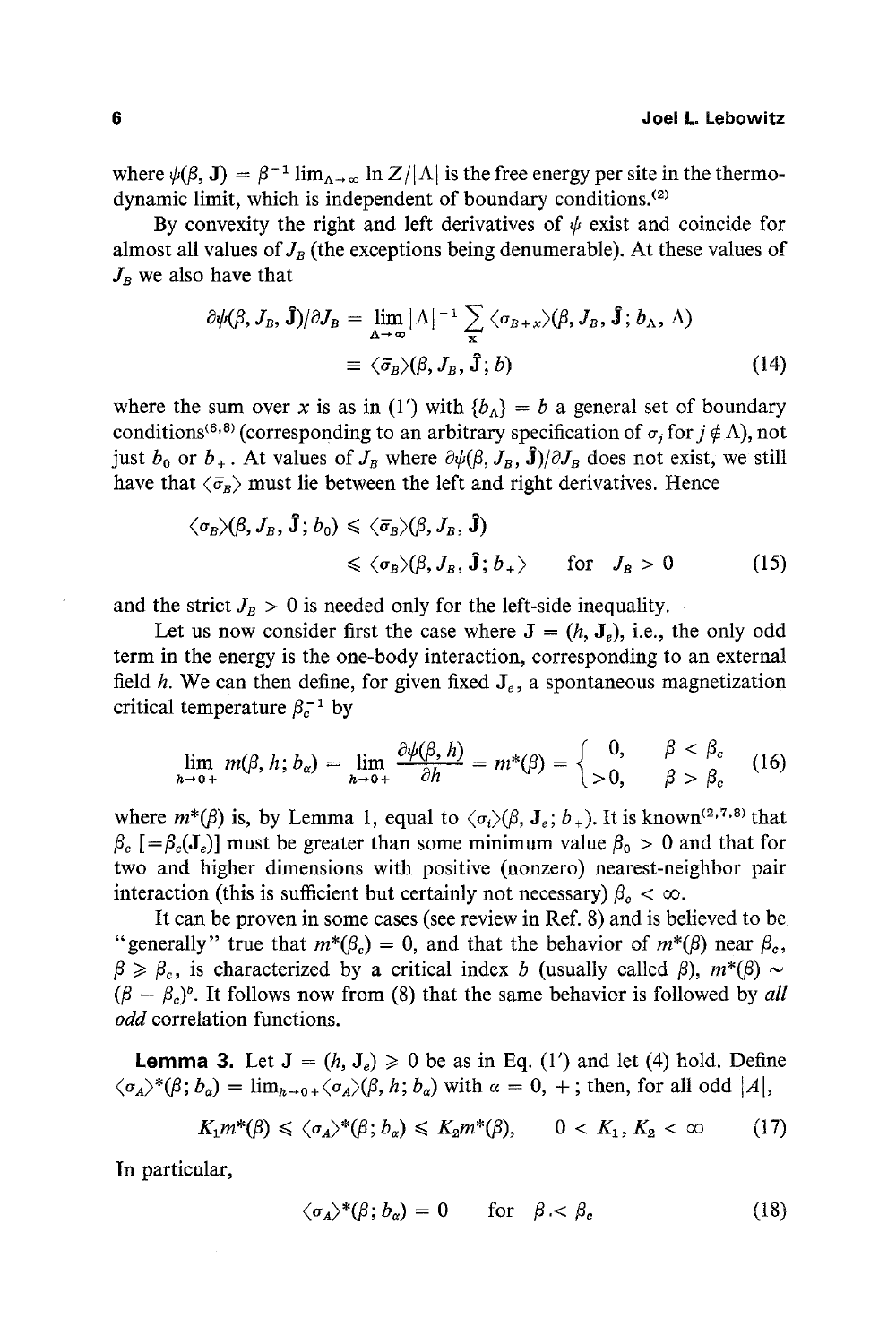## **Equivalence of Different Order Parameters 7**

and

$$
\langle \sigma_A \rangle^* (\beta; b_\alpha) \sim (\beta - \beta_c)^b \quad \text{for} \quad \beta \geq \beta_c \tag{19}
$$

where *b* is the critical exponent for  $m^*(\beta)$ .

*Remark.* It can be readily shown, using Ginibre's proof of the GKS inequalities, (9) that  $\langle \sigma_A \rangle (\beta, \mathbf{J}'; b_A, \Lambda) \leq \langle \sigma_A \rangle (\beta, \mathbf{J}; b_+, \Lambda)$  whenever  $J_A \geq |J_A'|$ . Hence for  $J = \{h, J_e\}, \langle \sigma_A \rangle (\beta, h; b_\Lambda, \Lambda) \leq \langle \sigma_A \rangle (\beta, |h|; b_+, \Lambda)$  for all  $b_\Lambda$ , and thus we must have that

 $\lim_{h\to 0+} \sup_{\Delta\to \infty} \langle \sigma_A \rangle (\beta, h; b_\Delta, \Lambda) = 0$  for  $\beta < \beta_c$ , |A| odd

We can thus define  $\beta_c$  by the requirement that for  $\beta < \beta_c$  all equilibrium states have vanishing odd correlations when  $h = 0$ .<sup>(10)</sup>

It should be noted here that for  $\beta > \beta_c$  we do not know, for general  $J_e$ , whether  $\langle \sigma_A \rangle^* (\beta; b_0)$  equals  $\langle \sigma_A \rangle^* (\beta; b_+) = \langle \sigma_A \rangle (\beta; b_+)$  for  $|A| > 1$ . It is only when  $J_{\rho}$  is restricted to pair interactions, or more generally to interactions satisfying the Fortuin-Kasteleyn-Ginibre<sup>(11)</sup> (FKG) inequalities, that one knows<sup>(6)</sup> that  $\langle \sigma_A \rangle (\beta, h; b_e) = \langle \sigma_A \rangle (\beta, h)$ , independent of *all* b.c. (not just  $b_0$  or  $b_+$ ) whenever  $\partial \psi(\beta, h)/\partial h$  exists. Since this is true almost everywhere and  $\langle \sigma_4 \rangle (\beta, h; b_0)$  is monotone decreasing in *h*, the limits  $h \rightarrow 0^+$  of  $\langle \sigma_A \rangle (\beta, h; b_\alpha)$  must coincide.

When  $J_e$  contains only pair interactions then by an extension of the Lee-Yang theorem we actually know <sup>(8,12)</sup> that  $\langle \sigma_A \rangle (\beta, h)$  is analytic in h for Re  $h \neq 0$ . We may then define the zero-field susceptibility by  $\lim_{h\to 0+} \partial \langle \sigma_A \rangle (\beta, h) / \partial h$ . In the more general case let

$$
\chi(A,\beta;b_{\alpha})=\lim_{h\to 0+}h^{-1}[\langle\sigma_{A}\rangle(\beta,h;b_{\alpha})-\langle\sigma_{A}\rangle^{*}(\beta;b_{\alpha})]
$$
(20)

It follows now from (8) and (18) that  $\chi(A; \beta, b_{\alpha})$  has the same critical behavior for *all* odd |A| as  $\beta \rightarrow \beta_c$  from below, e.g.,

$$
\chi(A,\beta;b_{\alpha})\sim(\beta_c-\beta)^{-\gamma},\qquad\beta_c\lesssim\beta
$$

with  $\gamma$  independent of A. Since  $\chi(i, \beta: b_{\alpha})$  is, by Lemma 2, the same for  $\alpha = 0, +, \gamma$  is also independent of  $b_{\alpha}$ .

The choice of the one-body potential (magnetic field  $h$ ) as the sole symmetry-breaking interaction is of course arbitrary. It is not even clear a priori whether one can define for general  $J_e$  a unique critical temperature for symmetry breaking. This result follows, however, from our previous lemmas and the remark following Lemma 3.

**Theorem.** Let  $J_e \ge 0$  be a (finite) set of fixed, translation-invariant, even Ising spin interactions such that (4) holds. Then: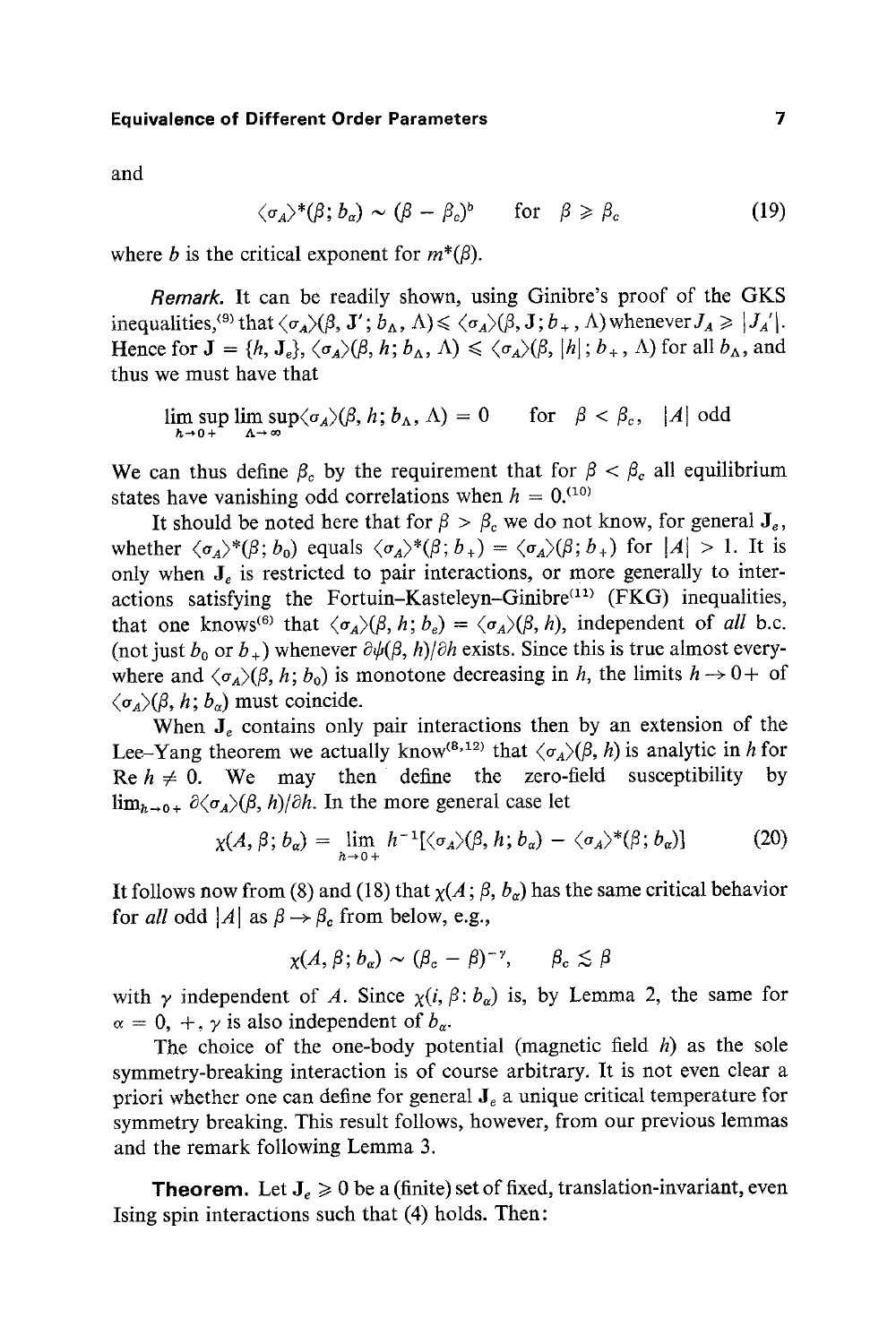#### 8 Joel L. **Lebowitz**

(a) There exist a  $\beta_c$  and positive constants  $C_1$  and  $C_2$  such that, for all  $|A|$ odd,

$$
\langle \sigma_A \rangle (\beta; b_+) = \begin{cases} 0, & \beta < \beta_c \\ > 0, & \beta > \beta_c \end{cases} \tag{21}
$$

and (for all  $\beta \ge \beta_0 > 0$ )

$$
C_1 m^*(\beta) \leq \langle \sigma_A \rangle(\beta; b_+) \leq C_2 m^*(\beta)
$$

where

$$
m^*(\beta) = \langle \sigma_i \rangle (\beta; b_+) \tag{22}
$$

(b) Let  $J_0 \ge 0$  be odd interactions; then for  $J = (J_e, J_o)$ ,  $J_e$  fixed, and  $|A|$  odd,

$$
\langle \sigma_A \rangle (\beta; b_+) = \lim_{\mathbf{J}_o \setminus \mathbf{0}} \langle \sigma_A \rangle (\beta, \mathbf{J}_o; b_+) = \lim_{\mathbf{J}_o \setminus \mathbf{0}} (\partial/\partial \mathbf{J}_A) \psi(\beta, \mathbf{J}_o) \tag{23}
$$

where the last equality holds when  $J_A > 0$ , 1.

(c) For  $\beta < \beta_c$  all infinite-volume equilibrium states for the interactions  $J_e$  have vanishing odd correlations.

(d) If  $J_B > 0$ , |B| odd, then

$$
\lim_{\mathbf{J}_{\mathbf{o}} \searrow 0} \sup J_{\mathbf{a}}^{-1} \langle \sigma_{\mathbf{a}} \rangle (\beta, \mathbf{J}_{\mathbf{o}}; b_{+}) = \chi_{\mathbf{B}}(A, \beta; b_{+}) \tag{24}
$$

satisfies the inequalities

$$
C_{1}\chi_{B}(i,\beta;b_{+})\leqslant \chi_{B}(A,\beta;b_{+})\leqslant C_{2}\chi_{B}(i,\beta;b_{+})
$$
\n(25)

where, however, the values of  $\chi_B$  may depend on the "path"  $J_0 \searrow 0$ .

*Remarks.* (i) These results can be extended further if we are willing to make some assumptions about interchanges of limits  $\Lambda \rightarrow \infty$  and  $J_o \searrow 0$ , which are certainly justified for the case of pair interactions. $(8)$  We may then write

$$
\lim_{\mathbf{J}_o \searrow 0} \partial \langle \sigma_A \rangle (\beta, \mathbf{J}_o; b_\alpha) / \partial J_B = \sum_{\mathbf{x}} \langle \sigma_A \sigma_{B+\mathbf{x}} \rangle (\beta; b_\alpha) \quad \text{for} \quad \beta < \beta_c \quad (26)
$$

Writing now  $A = E \cup \{l\}$  and  $B = E' \cup \{j\}$ , where E and E' are even sets, we have, by the same arguments as led to (8), that

$$
K_{E}K_{E'}\langle \sigma_{i}\sigma_{j+x}\rangle(\beta;b_{\alpha})\leq \langle \sigma_{A}\sigma_{B+x}\rangle(\beta;b_{\alpha})\leq (K_{E}K_{E'})^{-1}\langle \sigma_{i}\sigma_{j+x}\rangle(\beta;b_{\alpha}) \quad (27)
$$

We thus find that the different susceptibilities  $\chi_B(A,\beta;b_\alpha)$  all have the same divergences as  $\beta \rightarrow \beta_c$  from below.

(ii) When the FKG inequalities apply, e.g., only single and pair interactions, with  $J(i - j) \ge 0$ , then<sup>(6,8)</sup> for  $h > 0$ ,

$$
\langle \sigma_A \rangle (\beta, h; b) - \langle \sigma_A \rangle (\beta, 0; b) \leq \sum_{i \in A} [\langle \sigma_i \rangle (\beta, h; b) - \langle \sigma_i \rangle (\beta, 0; b)] \quad (28)
$$